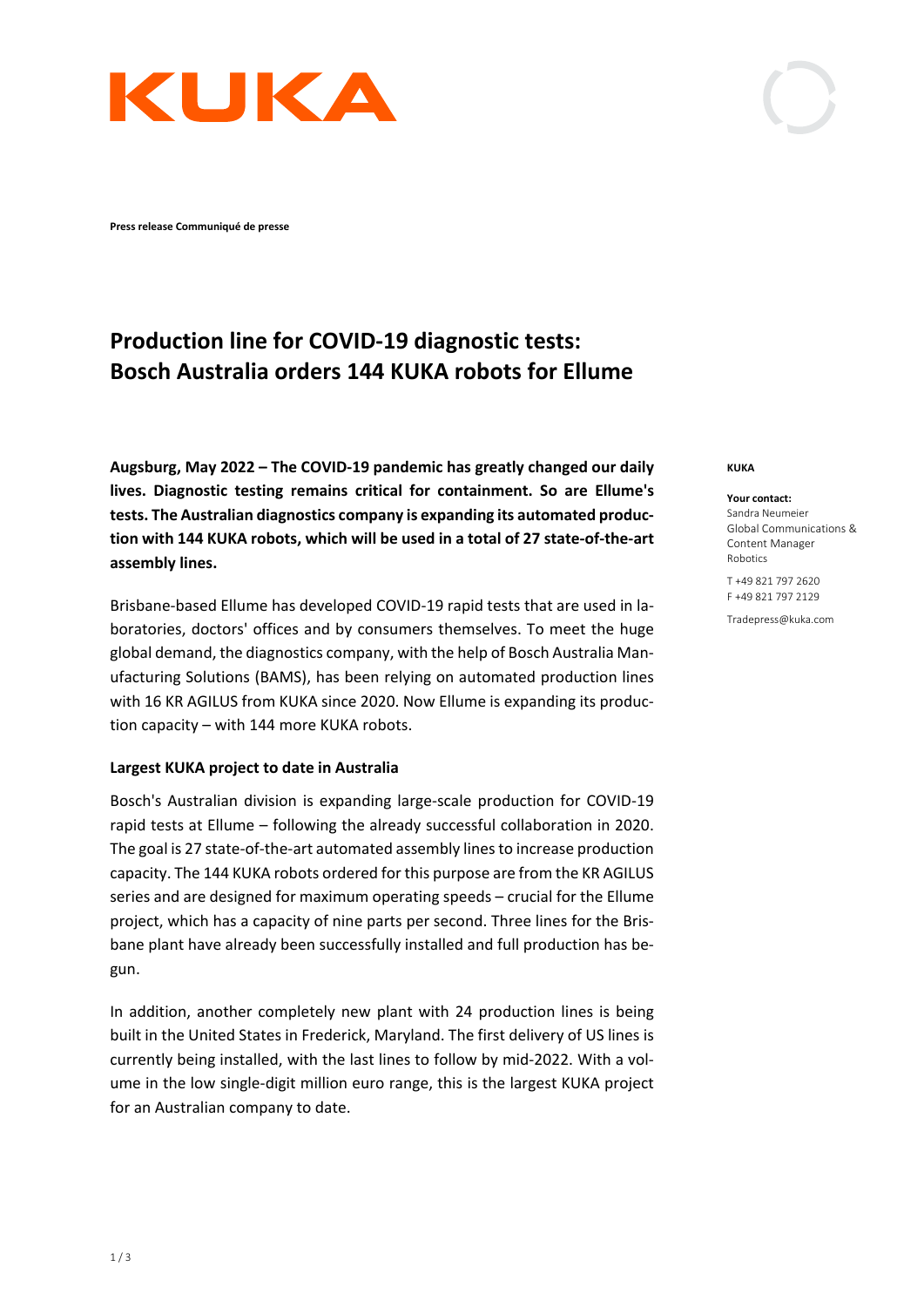

## **"Fast, accurate diagnostics more important than ever"**

KUKA robots pick up all the individual parts and assemble the tests. This also includes an end-of-line testing system that communicates via Bluetooth, thus ensuring the high quality of the test kits.

"We have spent the last decade perfecting our technology," said Dr. Sean Parsons, CEO and founder of Ellume. "In the midst of the COVID-19 pandemic, the role of rapid, accurate diagnostics has never been more important. Ellume is pleased to partner with Bosch to bring their world-leading automation expertise to our manufacturing process. This will allow Ellume to manufacture best-in-class diagnostics that can be relied on in the healthcare industry."